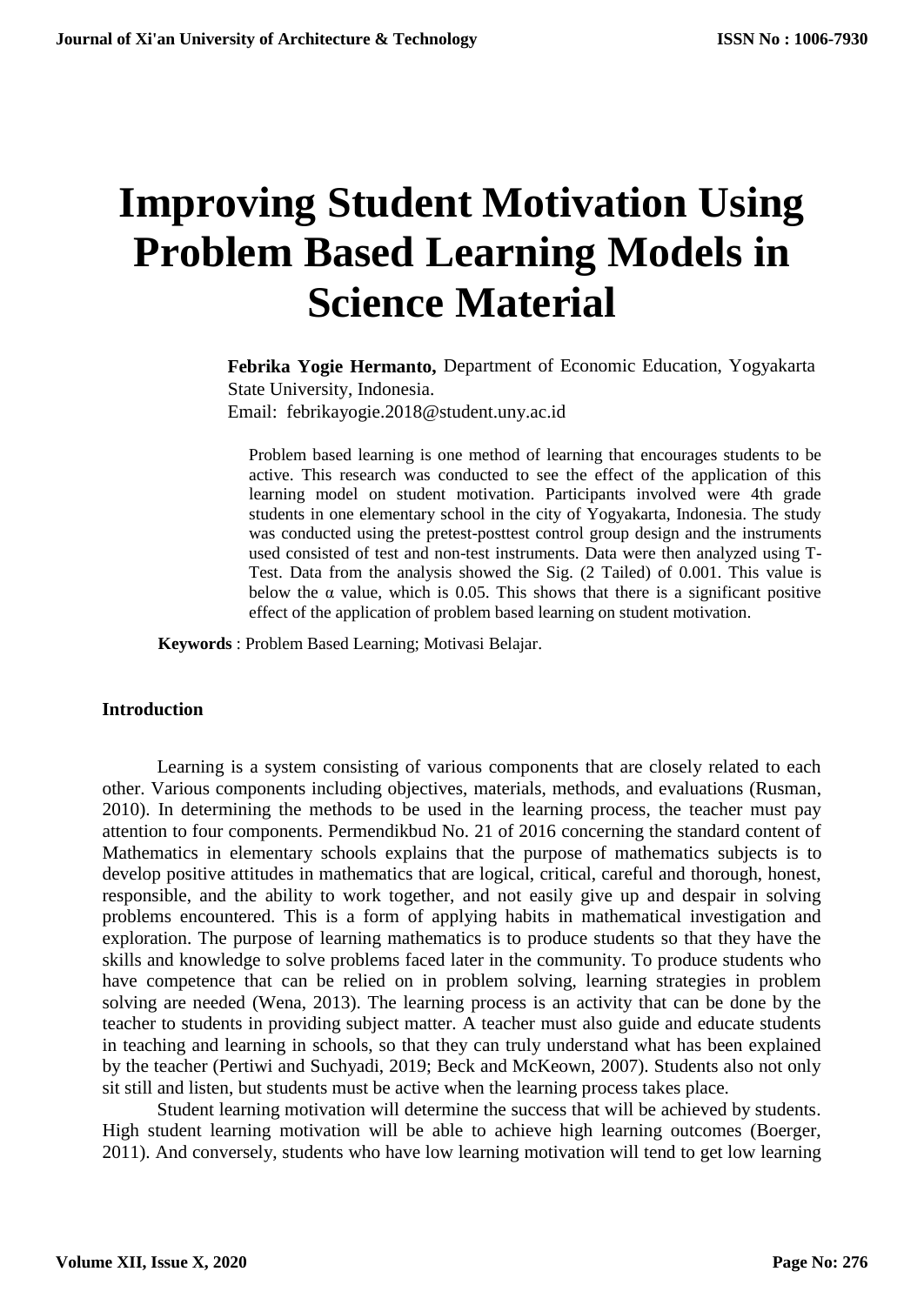outcomes so that they experience higher learning difficulties. According to Uno (2013), motivation is a basic impetus that moves a person to behave. This impetus is in a person who moves to do something that is in accordance with the motivation within him in the form of the desires and needs of students to come to school, take lessons, do assignments, repeat lessons and read reference books without the encouragement of others or from outside (Yamin, 2013). Students who do not have motivation in learning may not do learning activities. Students are said to be successful in learning if there is motivation from themselves to learn so they know something that is learned and understand the reasons it needs to be learned (Sardiman, 2012). Sudjana (2013) states that the high and low of learning motivation can be seen from the attitude of students when participating in the learning process among other things are interest, enthusiasm, responsibility, pleasure in doing the tasks given by the teacher and student responses shown to the stimulus given by the teacher.

Low student motivation can inhibit the achievement of learning goals so it must be handled appropriately. Students who have sufficiently high intelligence may also fail if they are not well motivated (Sardiman, 2012). Motivation will grow because of the desire of students to be able to know and understand something that can drive in directing the interest in learning so that it will be truly for learning and motivated to achieve achievement. Motivation really determines whether or not in achieving goals. The greater the motivation of students, the greater the success of learning. Students who have great motivation will be active in trying, seem persistent not willing to give up actively reading books to improve their achievement to solve the problem (Rohmah, 2012). Conversely students who have low motivation seem indifferent, easily discouraged, attention is not focused on learning, likes to disturb the class, often leaving the lesson as a result many experience learning difficulties (Ahmadi and Supriyono, 2013).

Learning needs to empower all potential students to master the expected competencies. This empowerment is directed so that it can encourage students to achieve competencies that will be developed throughout life. Understanding of the concepts and skills of the science process can increase after students experience the learning process (Suchyadi and Karmila, 2019). This must also be done, especially in learning mathematics. According to Daryanto (2012), mathematics is learning that places more emphasis on students to think logically, systematically, critically, creatively and collaboratively so that students will be able to develop abilities in terms of solving various everyday problems. Mathematics is a discipline that can improve the ability to think, contribute, and argue so that it can solve problems in life, as well as develop science and technology (Susanto, 2013; Downer and Pianta, 2006). There are several things which state that learning mathematics is very necessary, namely 1) a person's way of thinking logically and clearly; 2) the means to solve life problems; 3) recognize patterns of relationships between generalizations of experience; 4) a means of developing creativity; and 5) means to increase awareness of cultural development.

Based on preliminary observations and interviews, fourth grade students in one of the elementary schools in the city of Yogyakarta showed that students' motivation in participating in learning mathematics was very low. The low motivation to learn from these students can be seen their lack of enthusiasm in the learning process. This is because in mathematics there are many variations of formulas that must be memorized and understood. Students find it difficult to understand this material and result in not being able to work on problems related to the material being studied. Furthermore, the results of interviews with teachers also obtained information that students' learning motivation looks very low when participating in learning, many students have difficulty in solving problems solving problems on flat material, and data obtained that the average value of students is still below the minimum graduation criteria . In addition, it was strengthened by the data of random interviews with several students, apparently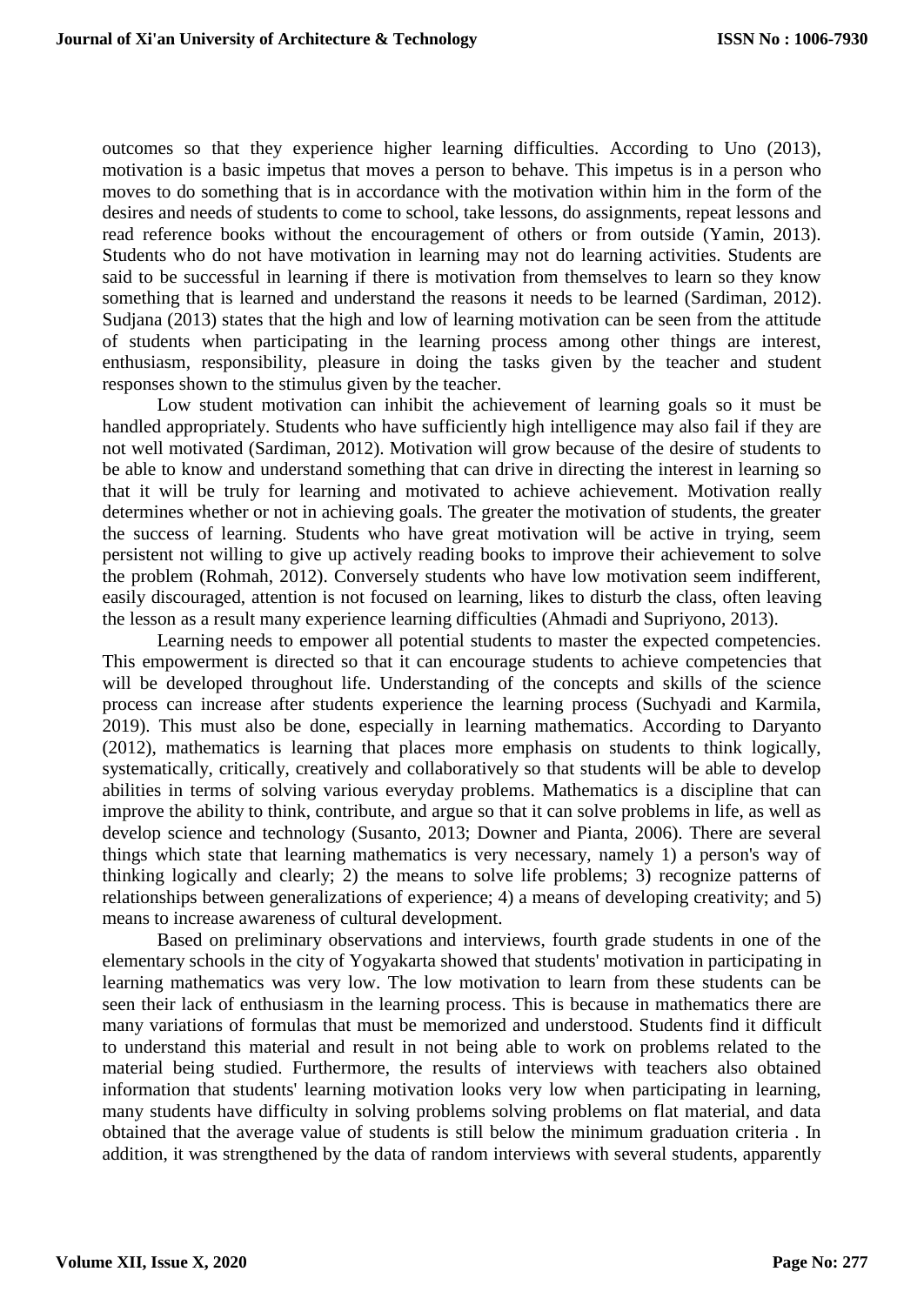there are still many students who have difficulty with the material to get up flat with evaluation questions characterized by problem solving and creative thinking. Students find it difficult to work on problems that require high-level thinking. The teacher only explains the subject matter by providing formulas in problem solving then students are asked to pay attention and take notes. Next the teacher gives examples of how to do the questions on the board This causes the enthusiasm of students to participate in learning in the classroom is very low, students become sleepy, do not pay attention, and like to talk alone with friends when the teacher is explaining the lesson.

Indicators of motivation in learning are internal and external encouragement to students who are in the process of learning to make changes in behavior, generally with several indicators or supporting elements (Christian, Morrison, Frazier, and Massetti, 2000). Sardiman (2012) states that there are eight motivational indicators, namely 1) persevering in facing tasks. Students are said to be diligent if they can work continuously continuously and will not stop before what is done is done; 2) Tough in the face of difficulties. Students who show tenacity when each is faced with difficulties so that it does not become easy to despair and it is not easy to be satisfied with the results that have been achieved; 3) Showing interest in various things. Students can show a willingness to solve various problems that are not always liked by others; 4) Prefer to work independently in facing problems, so students prefer to work independently with their abilities; 5) Get bored quickly with routine tasks. Students feel bored with various things that are just repeated so that they cannot bring up the creativity needed by students; 6) Can defend his opinion. When students feel confident about what they want, they will maintain that belief; 7) It is not easy to let go of what is believed. After feeling confident about something and defending it, students also will not easily let go of things that are believed; 8) Happy to find and solve problems. students are said to be motivated in learning if he can always find and solve problems that not all students do.

Low learning motivation can occur because of the way to teach teachers who are boring and can even with monotonous teaching. This can lead to the assumption that mathematics is a boring subject by teaching the same teachers (Suchyadi and Nurjanah, 2018; Taraban, Rynearson, and Kerr, 2000). With such conditions an effort should be made to increase motivation and develop student potential. In the learning process, teachers must use effective and varied learning models so that students show more interest in learning actively in the learning process. One method that can be used is Problem Based Learning (PBL).

PBL is a learning model that is able to encourage students to have expertise in solving problems and can encourage students to develop more critical thinking skills (Slameto, 2011; Ziori and Dienes, 2008). Kurniasih (2014) also states that PBL is learning that presents various real problems in students' daily life (contextual) so that it can stimulate students to learn. Yamin (2013) also states that PBL is learning that emphasizes authentic problem solving such as problems that occur in everyday life. Rusmono (2012) explains that the PBL model steps are as follows: a) organizes students on the problem, the teacher informs the learning objectives then the teacher explains the important logistical needs and stimulates students to be involved in solving problems; b) condition students in the learning process, the teacher also helps students to manage and direct assignments related to problems; c) help independent inquiry in groups, the teacher directs students to gather information that is appropriate in conducting the experiment then seeks explanations and solutions; d) developing and presenting work and dividing work, the teacher helps students to design appropriate work, such as reports, video footage and models; e) analyzing and evaluating the process of solving problems, the teacher helps direct students to reflect on the investigation and the process carried out.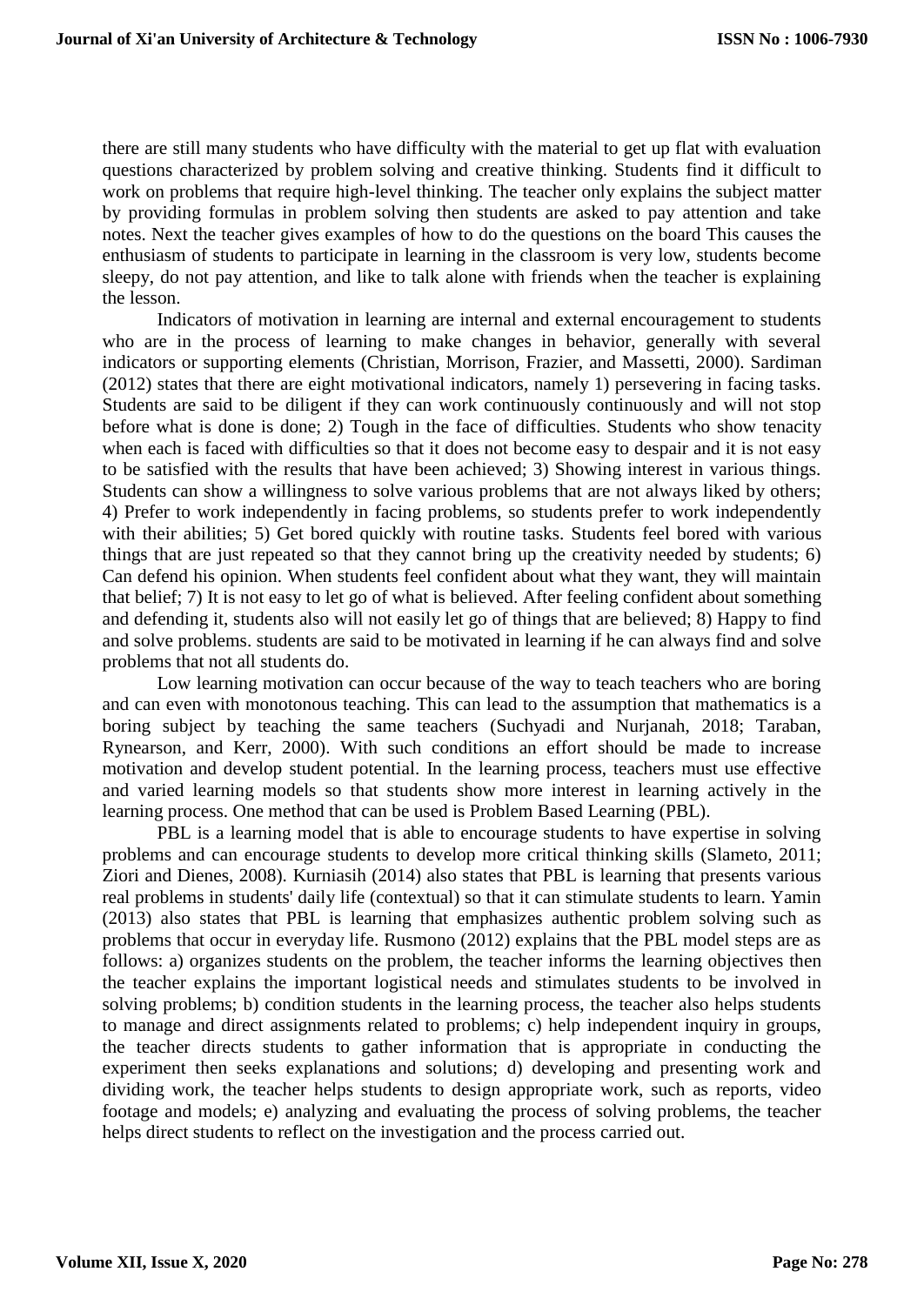#### **Research Method**

This research is an experimental research using Quasi Experimental research design. Pseudo-experimental research is a form of development of pure experiments that is difficult to do. Pseudo-research is carried out because of the fact that it is difficult to get a control group that is used for research (Sugiyono, 2016). The design of this study is the development of Nonequivalent Control Group Design, this design is almost the same as Pretest-posttest Control Group Design, only in this design experiment 1 and experiment 2 were not randomly selected (Sugiyono, 2016). This research was conducted in one elementary school in the city of Yogyakarta and involved 4th grade students. There were two variables in this study, namely the independent variable (the application of problem based learning models) and the dependent variable (student learning motivation) (Sugiyono, 2016).

The instrument used in this study was a questionnaire. Regarding the validity test of questionnaire statement items, statement items are considered valid if they reach the correlation coefficient value of each score with a total score greater than 0.30. Meanwhile, if the correlation coefficient is less than 0.30, then the item is said to be invalid or must be removed (Azwar, 2011). In the questionnaire there were 40 statements related to learning motivation. Based on the results of the validity test, it can be obtained that 21 items of motivation questionnaire items have a correlation coefficient with the total score in the valid category ( $\geq 0.30$ ). Reliable instruments are instruments that are used several times to measure the same object, and will produce the same data (Sugiyono, 2016). It can be concluded that the reliability test can be done to find out whether or not an instrument is appropriate and consistent or not in generating data even though it is used repeatedly to measure the same object. Data analysis techniques and hypothesis testing using the Independent Sample T-Test with prerequisites for normality and homogeneity tests. Normality test is used to determine whether the data obtained is normally distributed or not. While the homogeneity test is used to find out the state of variance of the two groups of the same or different.

#### **Results and Discussion**

The level of student motivation in the experimental group was explained through descriptive statistics from the results of the pretest and posttest consisting of the mean (mean), highest score (max), lowest score (min), standard deviation, frequency distribution and graphical data presentation. The complete descriptive data can be seen in Table 1.

|                        | N  | Min | Max | Mean  |
|------------------------|----|-----|-----|-------|
| Pretest - Experiment   | 21 | 25  | 51  | 37.33 |
| Post Test - Experiment | 21 | 46  | 69  | 57.00 |
| Valid N                | 21 |     |     |       |
| Pretest – Control      | 27 | 24  | 49  | 37.37 |
| Post Test – Control    | 77 | 37  |     | 50.59 |
| Valid N                | 27 |     |     |       |

**Table 1**. Descriptive Statistics of Pretest and Postest Scores of Experiment and Control Groups

Based on the data in Table 1, the results of the experimental group learning motivation scale from 37.33 to 57.00 with a difference of 19.67. While the results of the learning motivation scale of the control group from 37.33 to 50.59 with a difference of 13.26. This shows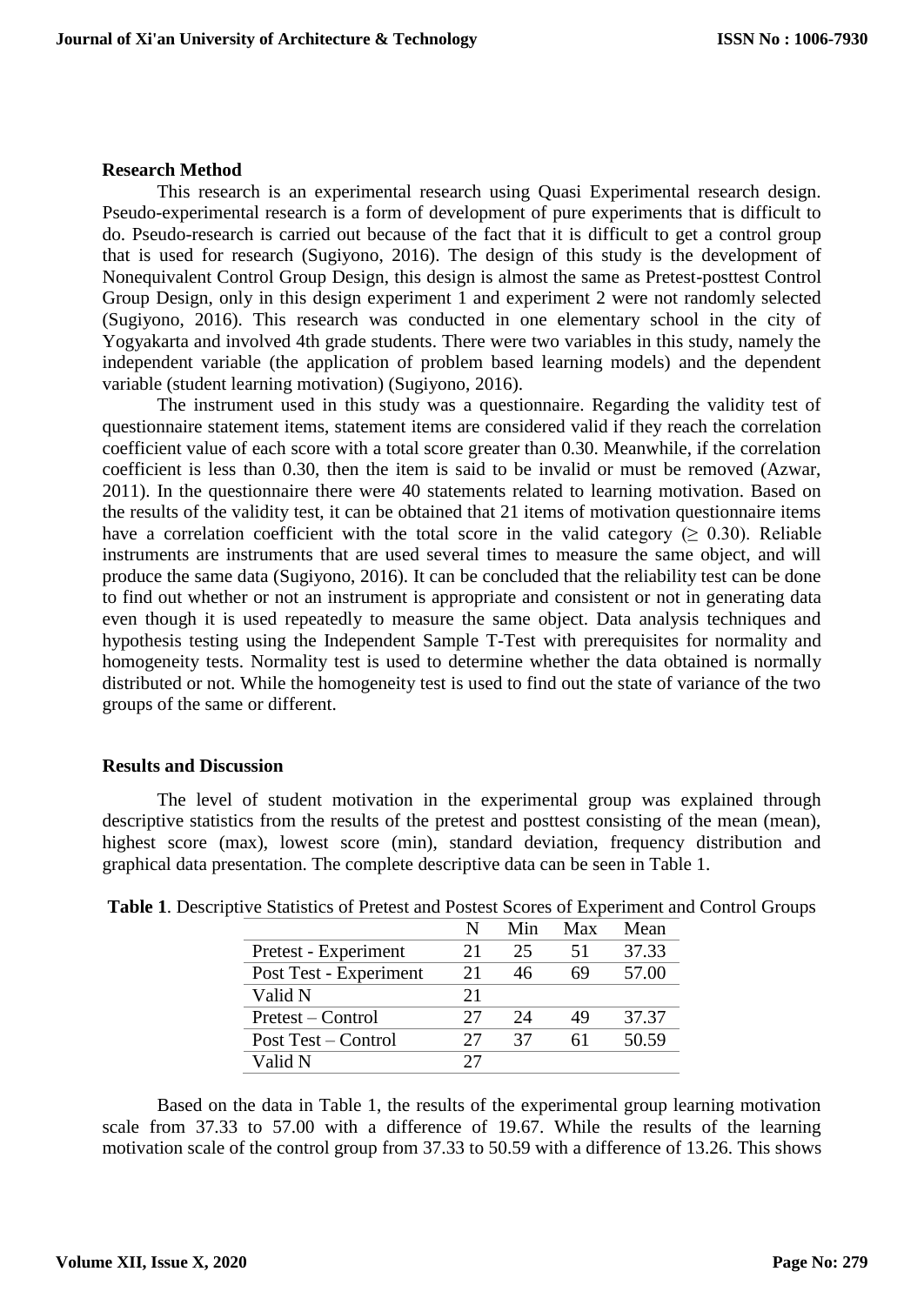that the PBL in mathematics has a good effect on student motivation in grade 4 elementary school. This data needs to be further analyzed using statistical analysis using the T test. T Test results can be seen in Table 2.

Descriptive analysis results for the value of student motivation on the application of PBL models have increased. This we can look at the average research results above. In the application of the PBL model an increase of 19.67. This value is seen from the difference between the pretest value of 37.33 and the posttest value of 57.00. For conventional learning models also increased by 13.26. This value can be seen from the difference between the pretest value of 37.33 and the posttest value of 50.59. The average student motivation between the application of the PBL model and the conventional learning model has a different increase.

|                         |                                | Levene's Test<br>for Equality of<br>Variances |      | t-test for Equality of Means |       |                      |
|-------------------------|--------------------------------|-----------------------------------------------|------|------------------------------|-------|----------------------|
|                         |                                |                                               | Sig. |                              | df    | Sig.<br>$(2-tailed)$ |
| Student's<br>motivation | Equal vaariances<br>assumed    | .686                                          | .412 | 3.620                        | 46    | .001                 |
| to study                | Equal variances not<br>assumed |                                               |      | 3.652                        | 44.44 | .001                 |

**Table 2**. Results of Data Analysis Using T Test

The basis for decision making in the Independent Samples T-Test is if the significance value  $> 0.05$ , then PBL does not affect. If the significance value or Sig. (2-tailed) <0.05 then PBL can affect. Based on the Independent Samples T-Test test table (see Table 2) it can be seen that Sig. (2-tailed) shows the number 0.001, where 0.001 <0.05. Then, according to the basis of decision making, it can be concluded that Ho was rejected. This can be interpreted that there is a mean influence between the experimental and the control group. Based on these values, it can be interpreted that the results of student motivation to learn about the measurement of angles in mathematics learning using PBL models are significantly higher than the results of student motivation to use conventional learning models. This proves that the PBL model has a different and higher impact than the conventional learning model. The results of this study are in line with research conducted by Istanti (2015) about the effect of problem-based learning models on the learning motivation of science which shows that the average experimental group, 81.82, is in the category of very high learning motivation. And the control group mean of 71.42, is in the category of high learning motivation. In addition, the experimental group's evaluation results were higher than the control group.

The effectiveness of the PBL model is possible due to the implementation of the PBL model steps. The contents of the syntax are students asked to listen to the learning objectives then students receive problems from the teacher continued students will carry out an investigation after that students to analyze the data continued students make reports, then the last student to reflect on the investigation. Before learning is needed a plan that is related to the implementation of using a particular model. Based on the syntax, the advantages of PBL, namely 1) problem solving is one good way to better understand the contents of the material; 2) problem solving gives challenges to students so that it gives flexibility to determine students' new knowledge; 3) problem solving can improve student learning activities; 4) problem solving helps students to transfer what they know to understand problems in real life; 5) problem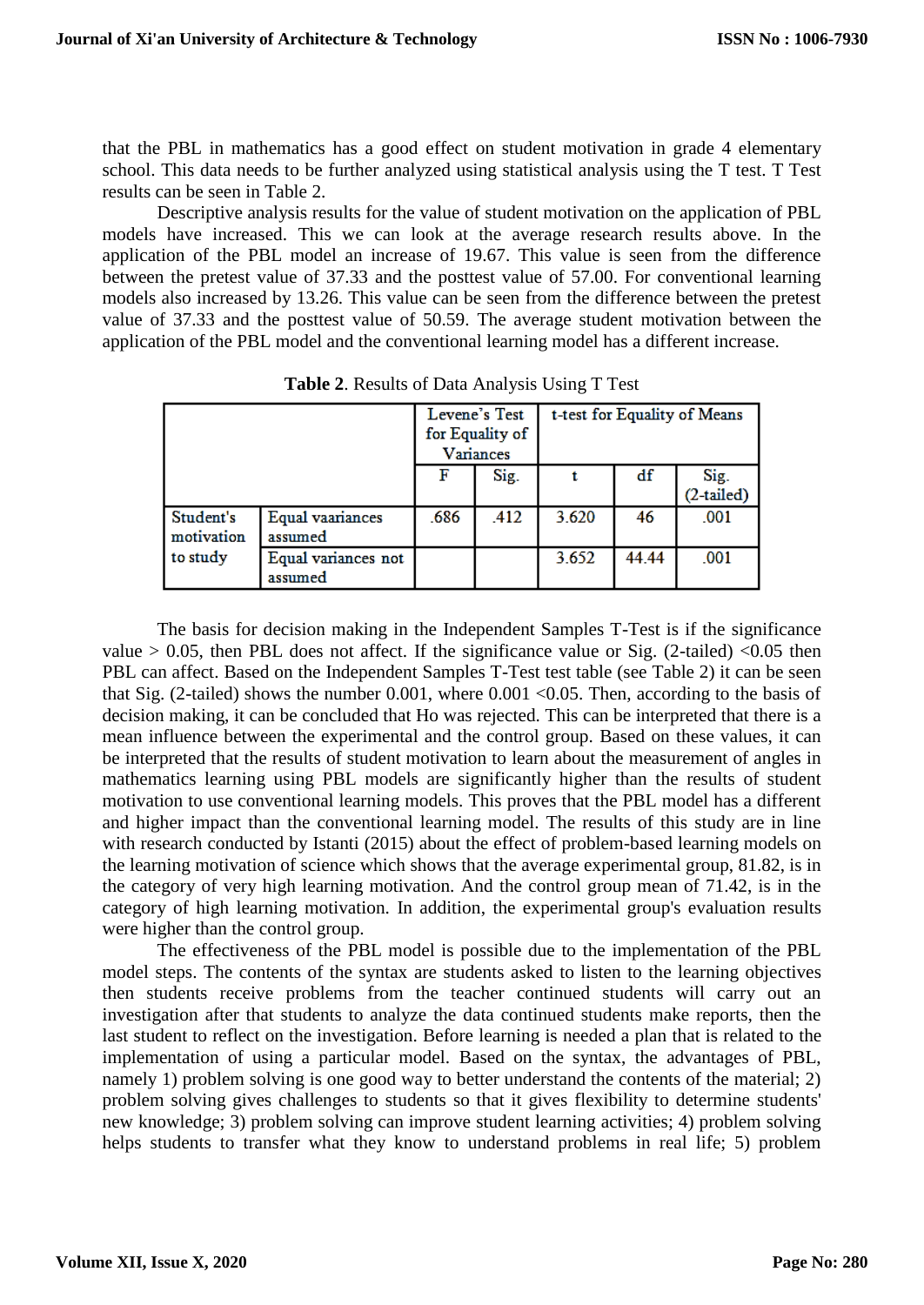solving can help students develop knowledge, and account for what has been done; 6) students are able to solve problems with an active and pleasant learning atmosphere; 7) problem solving can train students in critical thinking and adapt to new knowledge; 8) problem solving can be an opportunity for students to apply the knowledge gained in the real world (Hamdani, 2011). Through learning using the PBL model in mathematics, students can identify angular measuring devices in standard units in the form of protractors, write angular symbols in standard units, determine angular sizes of two lines with protractors, determine the magnitude of small angles formed by two hands, measure angles of flat shape with a protractor, measure angles on a flat figure in standard units in everyday life and solve problems related to measurement of angles in everyday life.

### **Conclusion**

The results showed that students' learning motivation in mathematics using PBL learning models was significantly higher compared to learning using conventional learning models. This is evidenced by the average posttest results of the experimental group that is 57.00 higher than the average posttest results of the control group that is 50.59. In addition, this data was strengthened by the results of the analysis using the T Test which produced a Sig (2 tailed) value of  $0.001$  or  $\leq 0.05$ . That is, the application of PBL has a significantly positive effect on student motivation.

## **Acknowledgements**

The researcher would like to thank Lembaga Pengelola Dana Pendidikan (LPDP) Indonesian endowment fund for education, Finance ministry of Indonesia for supporting this research.

## **References**

Ahmadi, A. dan Supriyono, W. (2013). *Psikologi Belajar*. Jakarta : Pt Rineka Cipta

Azwar, S. (2011) *Sikap Manusia: Teori dan Pengukurannya*. Yogyakarta: Pustaka Pelajar.

- Beck, I. L., & McKeown, M. G. (2007). Increasing young low income children's oral vocabulary repertoires through rich and focused instruction. *The Elementary School Journal, 107*: 251–271.
- Boerger, A. E. (2011). 'In fairy tales fairies can disappear': Children's reasoning about the characteristics of humans and fantasy figures. British Journal of Developmental Psychology, 29: 635–655.
- Christian, K., Morrison, F. J., Frazier, J. A., & Massetti, G. (2000). Specificity in the nature and timing of cognitive growth in kindergarten and first grade. *Journal of Cognition and Development, 1*: 429–448.

Daryanto. (2012). Inovasi Pembelajaran Efektif. Bandung: Yrama Widya.

Downer, J. T., & Pianta, R. C. (2006). Academic and cognitive functioning in first grade: Associations with earlier home and child care predictors and with concurrent home and classroom experiences. *School Psychology Review, 35*: 11–30.

Hamdani (2011). *Strategi Belajar Mengajar.* Bandung: CV Pustaka Setia.

Istanti, R. (2015) Pengaruh Model *Problem Based Learning* Terhadap Motivasi Belajar IPA Siswa Kelas V SDN Gadingan Kecamatan Wates.*Jurnal Pendidikan Guru Sekolah Dasar Edisi 12*, IV: 1-8.

Kurniasih, S. (2014) *Strategi–Strategi Pembelajaran.* Bandung: Alfabeta